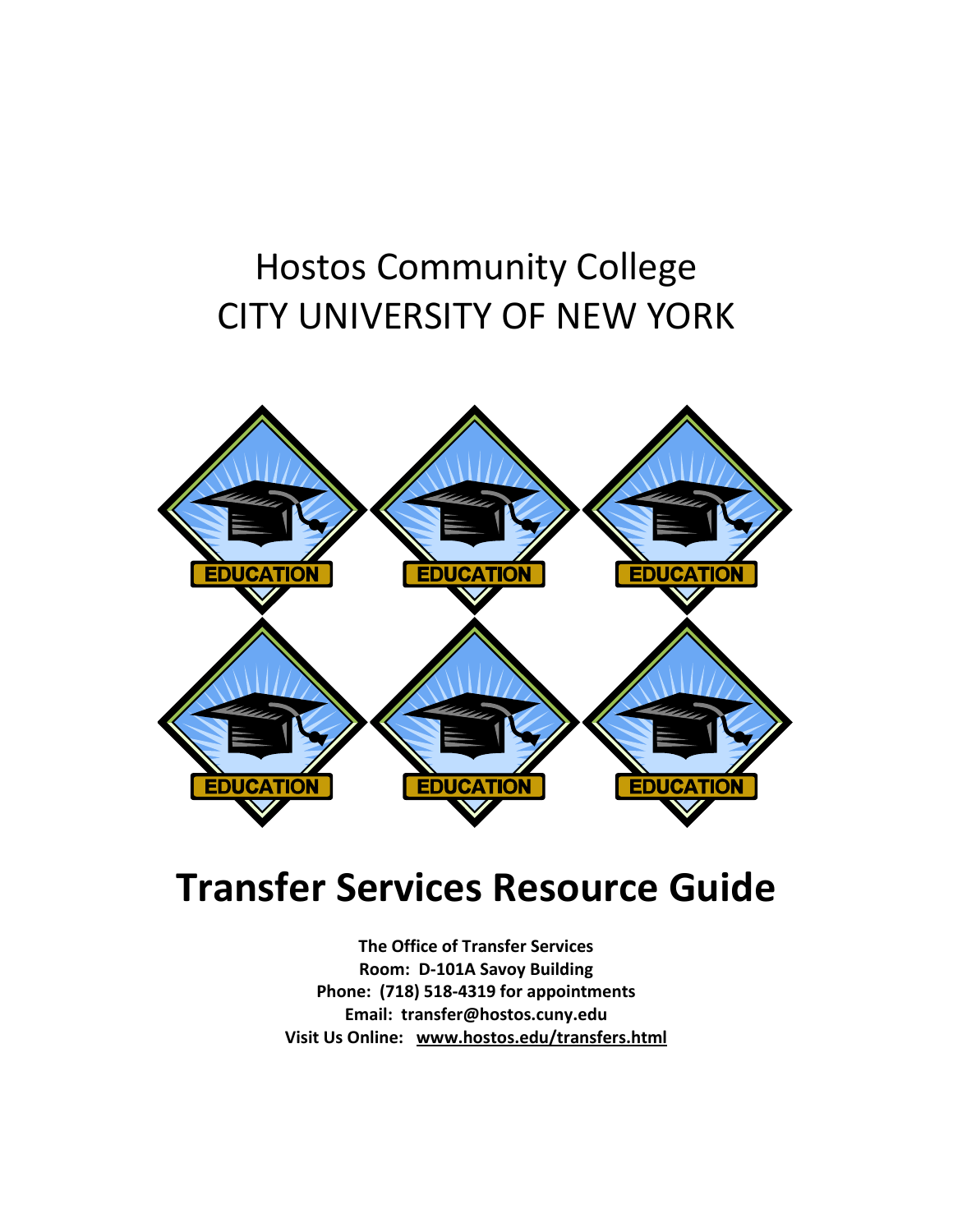# A Guide for Transfer Fair Day

Knowing your interests, academic and career goals, can help ease the transfer process. Make sure you research prospective colleges and universities to assist in planning your transfer strategy.

The **Transfer Fair Day** is designed to give you the opportunity to interact one on one with a senior college representative. Be sure to take your time and ask questions that are most important to you when deciding on which colleges to consider. Below are some questions to keep in mind when speaking with a senior college representative.

### **Making The Most of Transfer Day – Questions You May want to ask:**

**Come to the Office of Transfer Services for a list of more questions to ask!**

- What majors do you offer?
- I am thinking of majoring in.....Does your college offer this major?
- Is this major a competitive one? Are there special requirements I will need to meet?
- Can I change my major after I am admitted?
- Do you offer application fee waivers and how can I obtain one? (for private and independent colleges)
- Do I need to write an essay to apply? (private and independent colleges)
- How many of my credits transfer to your college?
- Do you have any scholarships for transfer students? Is it a separate application process?
- Do you have a Veteran's or Students with Disabilities Office?
- Is there a specific GPA requirement for the program I want to major in?
- What type of financial aid do you offer?
- Do you offer campus tours or open houses, so that I may visit the school?
- Can I contact you if I have more questions? (Get their business card)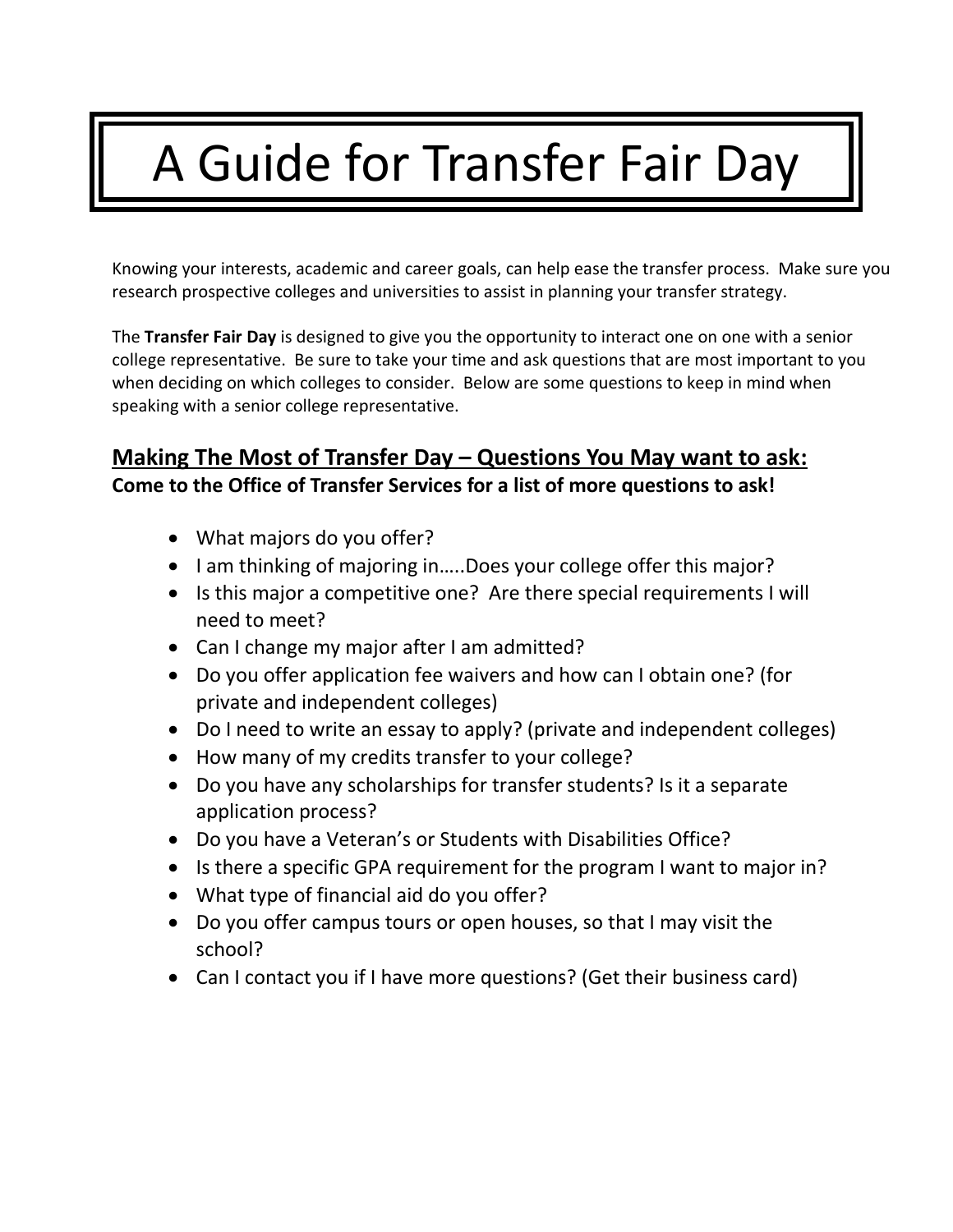## Transfer Procedures

*The information below provides a brief step-by-step guide to assist you with transfer. It is not a substitute for reading the directions in your applications! If you need additional information or assistance, see a Transfer Advisor in Room D-101A.*

#### **Transferring to City University (CUNY) Colleges**

| When to apply: | Deadline: Feb. 1 <sup>st</sup> for Fall admission<br>Deadline: Sept. 15 <sup>th</sup> for Spring admission                                  |
|----------------|---------------------------------------------------------------------------------------------------------------------------------------------|
|                | Applications submitted after the priority deadline are processed on a<br>space-available basis, but students are still encouraged to apply. |

- 1. Please complete a brief transfer survey in D-101A, and obtain the supplementary instructions for the online transfer application. File the transfer application online at www.cuny.edu
- 2. For students attending HCC, the University Application Processing Center (UAPC) will automatically request all CUNY transcripts. However, if you have had a Bursar stop, you must clear it and send an official transcript to UAPC. You can obtain a transcript request form in the Registrar's Office (Room D-207) or complete the transcript request online. (Please see a Transfer Advisor in D-101a) if you applied before clearing the stop).
- 3. If you are currently attending Hostos, be sure to list the courses you are taking on the application, and you will not have to pay the \$70 application fee (even if requested). If you are expecting your associate degree, be sure to indicate this when asked.
- 4. Contact any previous non-CUNY college(s) you have attended, and request an official copy of your transcript to be sent directly to: **University Application Processing Center, Box 359023, Brooklyn, NY 11235-9023. Also, you may be asked to send your high school transcript to UAPC. This may be waived if you have over 24 college credits.**

**Note: Hostos cannot send previous college transcripts.** You can check with a transfer advisor to see if UAPC has a final transcript from your previous college.

#### **Transferring to State University (SUNY) Colleges**

**When to apply:** Preferably before Feb. 1<sup>st</sup> for Fall admission Preferably before October  $1<sup>st</sup>$  for Spring admission SUNY accepts applications on a rolling basis. Call (800) 342-3811 or check the website www.suny.edu/student for more information.

Check the SUNY VIEWBOOK or online instructions for any supplemental applications that some programs may require. In addition, the SUNY VIEWBOOK and website (above) list colleges where you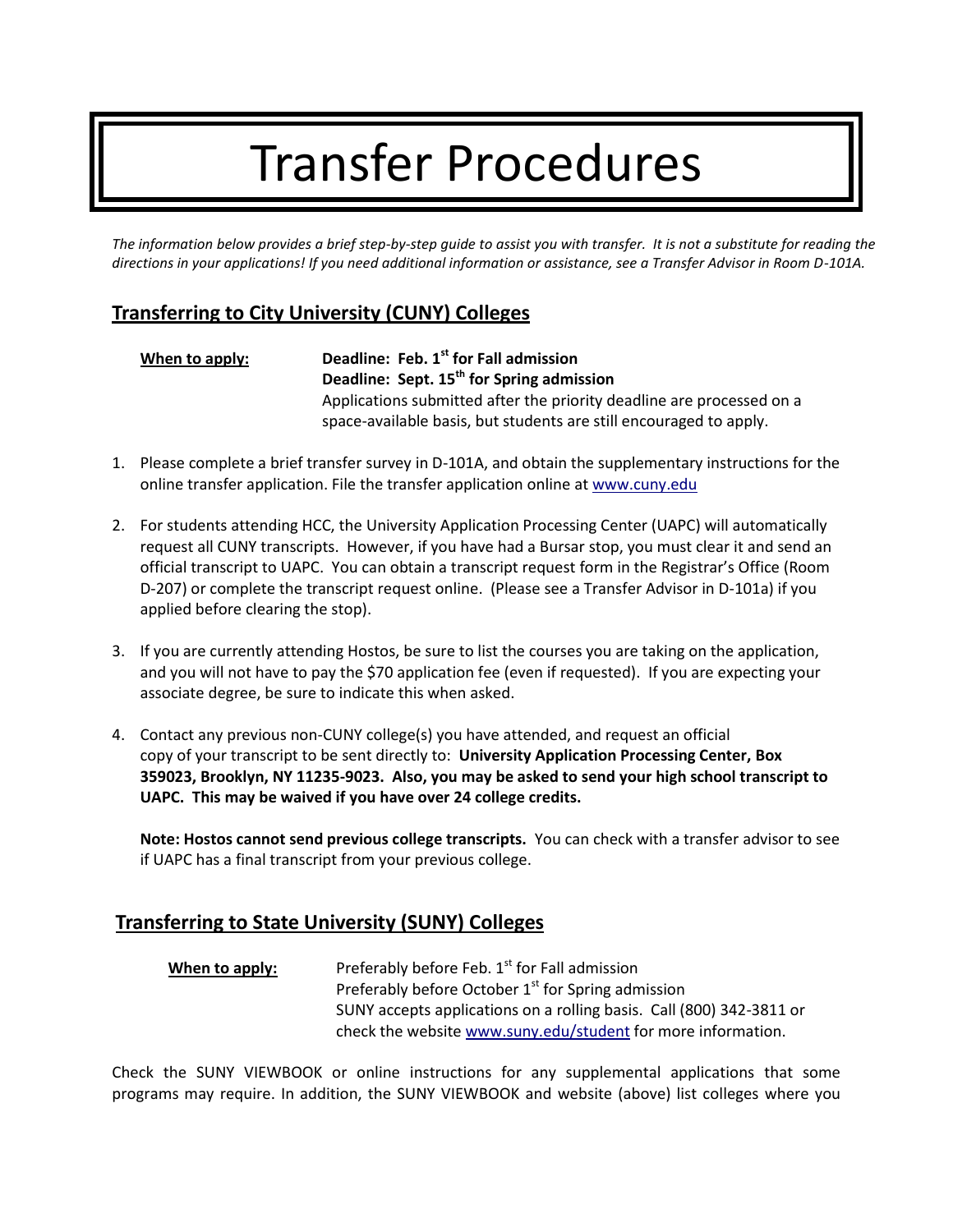must apply directly to the campus.

**1.** If you are using a paper version, complete the application and mail it to the SUNY Processing Center in the envelope provided. (See the application booklet for exceptions to this procedure) *If you are graduating from Hostos, you may apply to up to four SUNY schools without paying a fee.*

2. File Transcript Request Forms at the Registrar's Office (D-207) and fill out one for each college you are applying to, using the addresses in the application booklet. (Do not have transcripts sent to the SUNY Processing Center). Pay \$7 per transcript at the Bursar's Office (Basement of the Savoy Building). Then bring the stamped Transcript Request Forms to the Registrar. You may also fill out a transcript request form online at the HCC website: http://www.hostos.edu. Click on the Registration tab, then on the Transcripts link.

- 3. Contact any previous college(s) attended and request that official transcripts be sent directly to each of the colleges you are applying to (HCC cannot send previous college transcripts).
- 4. If you have earned fewer credits than the equivalent of one full year of study (24-30 credits), you need to submit your high school transcript (see application booklet).

#### **Transferring to Private or Out-of-State Colleges**

When to apply: Deadlines vary among colleges. Contact each college directly for transfer and financial aid deadlines.

- 1. The application may be completed online for some colleges. Alternately, you can obtain applications from the colleges' websites or by calling the college and requesting that one be mailed to you. Read the directions for completing the application carefully.
- 2. Complete the application(s) and send them directly to the address (es) indicated on the application(s).
- 3. Get a Transcript Request Form from the Registrar's Office (D-207) for each college you are applying to. Pay \$7 per transcript at the Bursar's Office (A-205). Then bring the stamped Transcript Request Forms to the Registrar (D-207). Alternately, you can submit a transcript request online at the HCC website: http://www.hostos.edu. Click on the Registration tab, then the Transcripts link.
- 4. Contact any previous colleges attended and request that official transcripts be sent directly to each of the colleges you are applying to. HCC cannot send previous college transcripts.
- 5. Be sure to read the application instructions carefully, since some colleges require other information such as high school transcripts, recommendations, essays, or SAT scores. Your counselor can help you prepare and/or review some of these requirements.

#### *NOTE: You must allow a minimum of two weeks between the time you request a Hostos transcript and the time it arrives at the colleges to which you are applying.*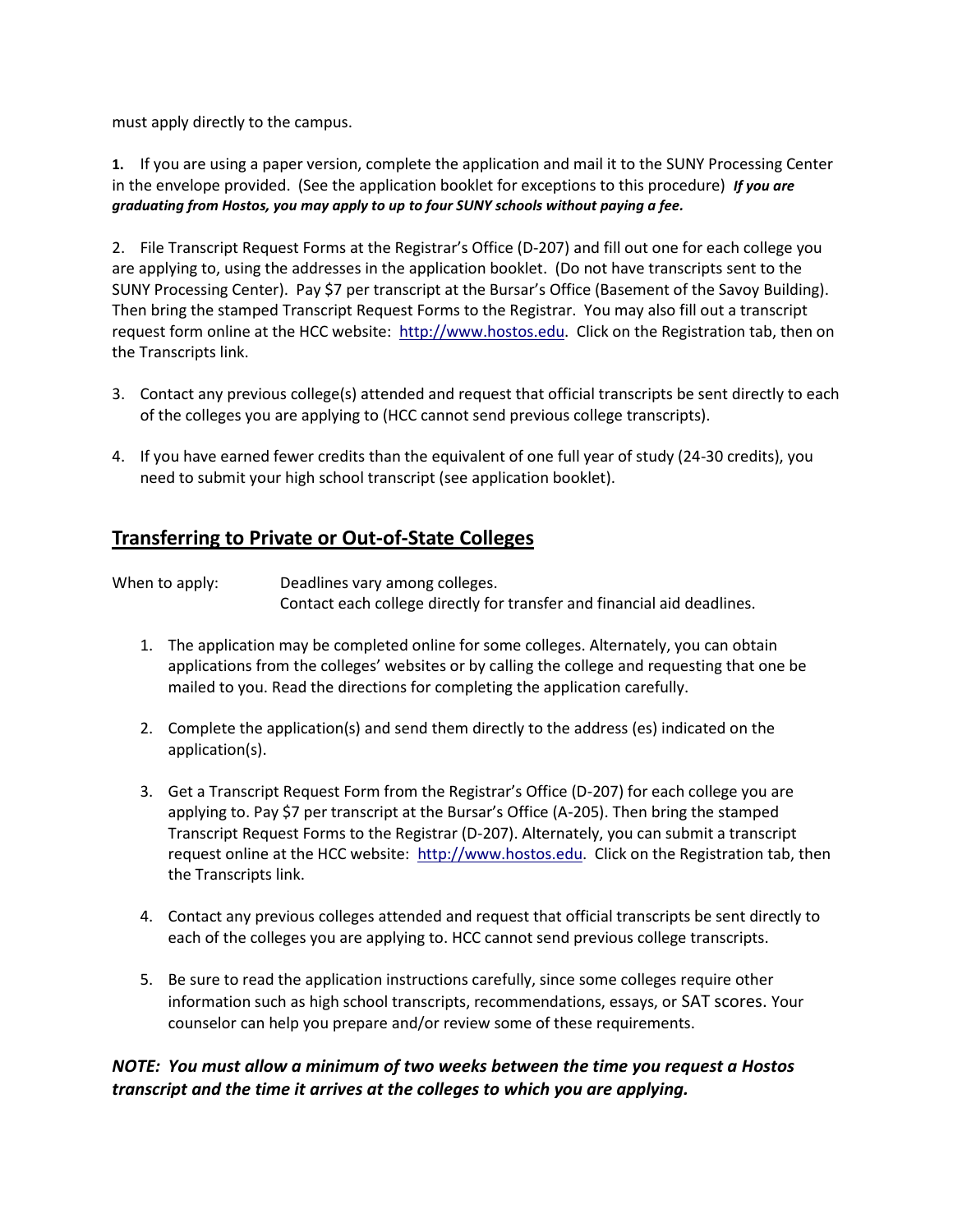## Transferring Out to CUNY

#### **Fall Deadline: Feb. 1 Spring Deadline: Oct. 1**

**Note:** Applications received **after** the above dates are processed on a space available basis. You are still encouraged to apply.

About four to six weeks later you can check on the status of your application by calling the CUNY hotline 24 hours a day **(212) 997-2869**. Have your social security number or student ID number ready when calling. If you are experiencing difficulties with the hotline, please see a transfer counselor in D-101A.

### **Steps for Filing the online CUNY transfer application**

- **1.** Go to www.cuny.edu and under Admissions click on **Undergraduate**
- 2. Under **Undergraduate Admissions click on** "Prepare to Apply" and then click on " Transfer Students"
- 3. Read all of the information pertinent to applying to CUNY as a transfer student
- 4. Log into your **CUNY Portal** account.
- 5. Once you are in your CUNY Portal account click on **Apply Online**, enter your SS#, click on submit. You will then be asked to confirm your SS# and click on submit again.
- 6. Under General Information, click on **Online Application** and then on **Transfer**. You will then select between General Admission or Online Baccalaureate\*\*. *Most students will select General Admission if you are looking to attend a CUNY senior college.*
- 7. Click on **Apply to Transfer Admission Application** and you will then have access to the application.

\*\*If you have questions regarding transfer, the online application or the online Baccalaureate program, contact a Transfer Advisor or in D-101A, at 718-518-4319 or [transfer@hcc.cuny.edu](mailto:transfer@hcc.cuny.edu)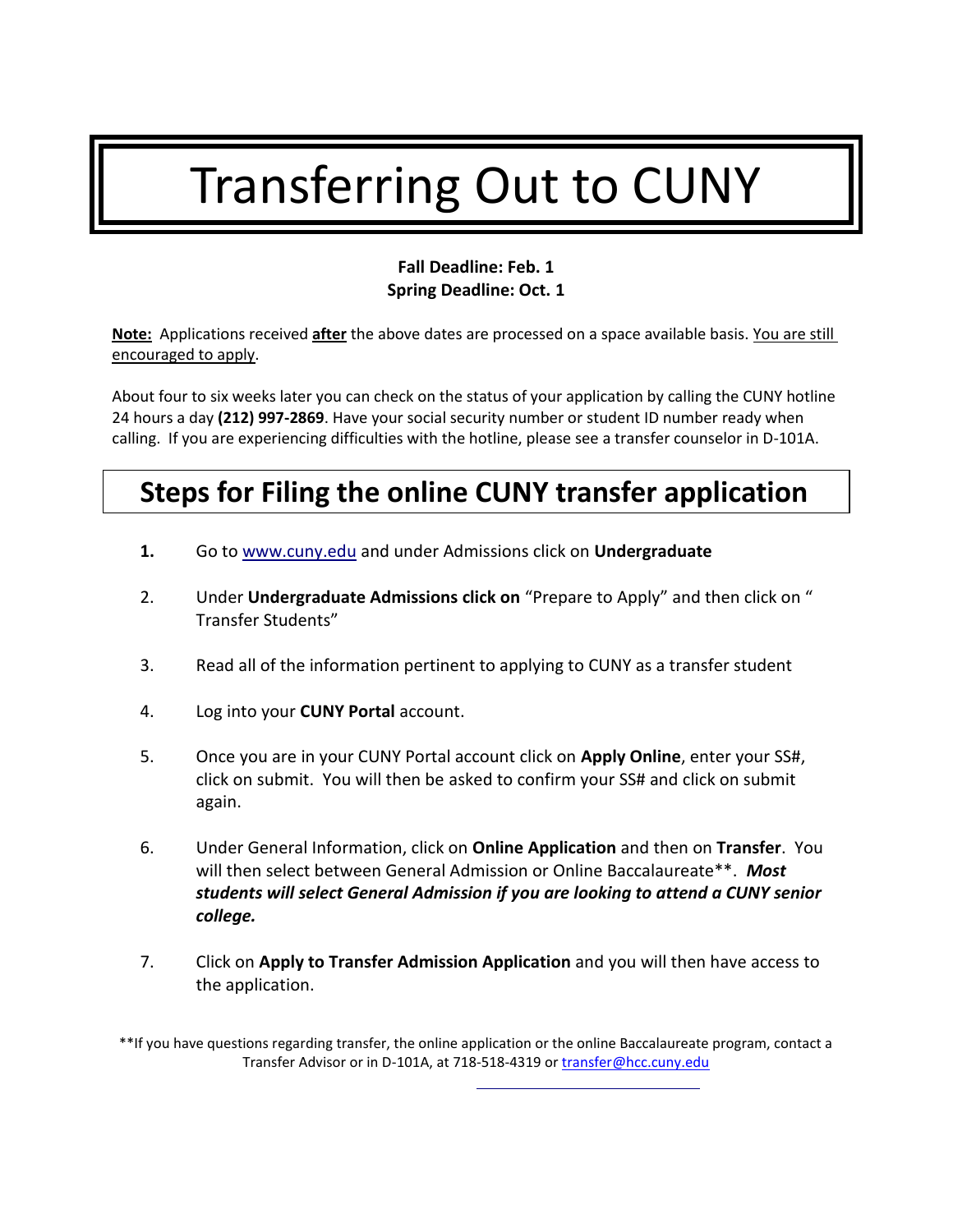### **Need Help with the CUNY online application?**

#### **Are you having difficulty accessing your CUNY portal account? If you can not remember your password or your username, there is help!**

- A. Go to www.cuny.edu and click on Portal Log-in
- B. Click on Forgot Username or Password which will allow you to obtain your log-in information.
- C. If you are unable to log in or register for CUNY Portal you can go to C-596 Lab or contact the Help Desk @ (718) 518 - 4464 or hccithelp@hostos.cuny.edu

**NOTE**: If you encounter technical problems when completing the CUNY online application or need to change any information after submitting your transfer application, please contact the CUNY OAS Helpdesk for Students:

PHONE: 212-997-CUNY EMAIL: aonline@mail.cuny.edu

If you are still having issues with your transfer application, see a Transfer Advisor in D-101A.

#### **Please be aware of the following:**

You do not have to request HCC or other CUNY transcripts. The University Application Processing Center (UAPC) will retrieve your transcripts.

You must request transcripts from **non-CUNY colleges**.

Non-CUNY transcripts must be sent to UAPC, P.O. Box 359023, Brooklyn, NY 11235-9023

#### **IMPORTANT:**

**DO NOT pay the \$70 fee if you are a currently enrolled HCC student. Even though the application is telling you to pay the fee, when you list your fall 2013 courses, you will be cleared and your application will not be delayed for the fee.** 

**If you are not currently enrolled, follow the on-line instructions for paying the fee.**

**If you are expecting your associate degree at the end of fall or spring 2013, be sure to indicate that on the application. Your application will be processed without the high school transcript.**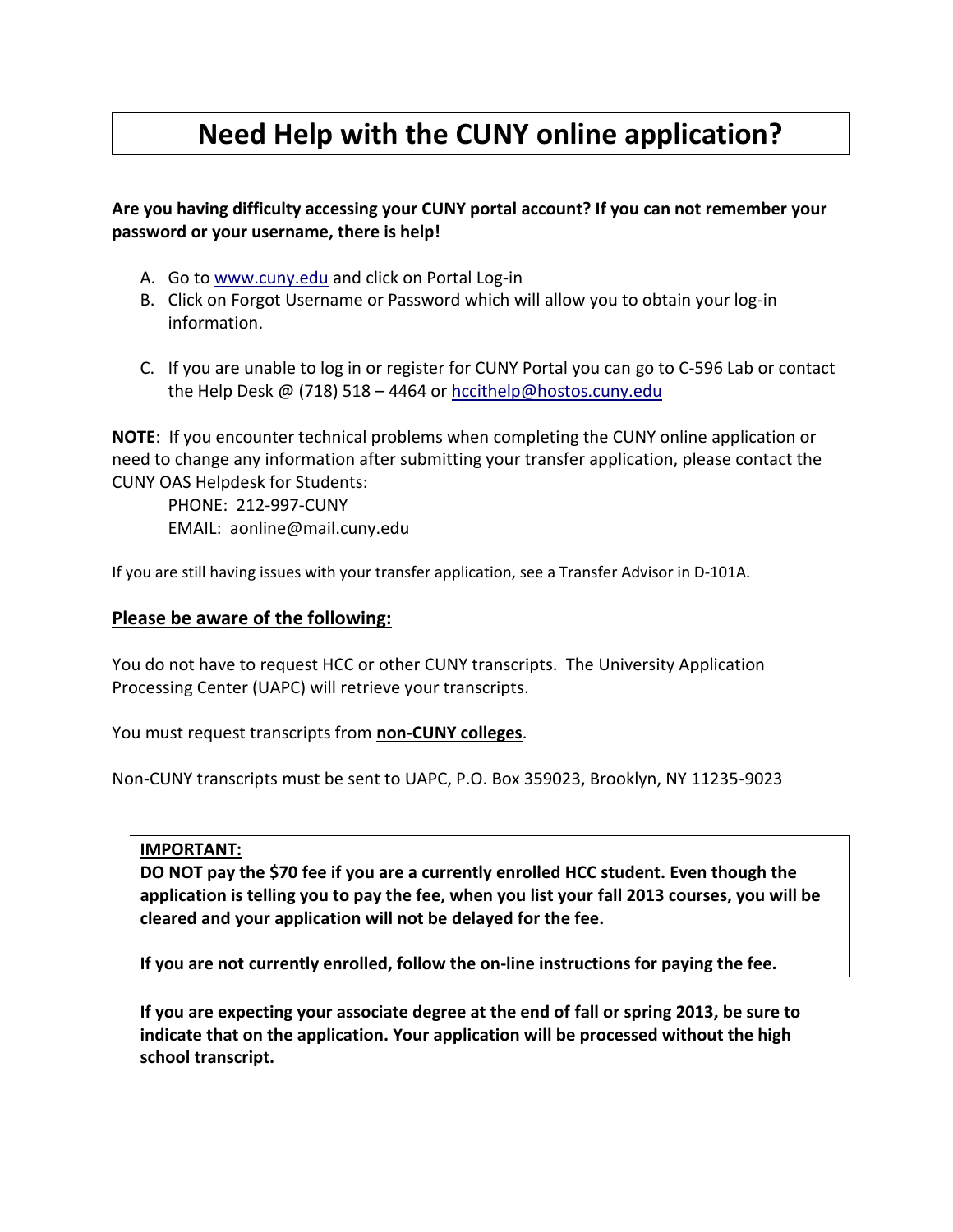## Transfer Scholarships

Transfer Scholarships or School Based Scholarships are monies to help pay for your education. Unlike loans, they are **NOT** repaid. Many colleges and universities offer different transfer scholarships based on specific criteria including financial need, academic merit, major of study and grade point average just to name a few. When researching which college or university you would like to transfer to, be sure to look into transfer scholarship opportunities that may be available to you.

#### **SCHOLARSHIP OPPORTUNITIES**

The Office of Transfer Services has information regarding a number of transfer scholarships at various CUNY, SUNY and private colleges or universities. In addition, throughout the Fall and Spring semesters some private and organizational scholarships become available. Please visit our office and make use of the informational handbooks and other publications regarding scholarships.

Be proactive and begin your search for scholarship opportunities early! In addition to college websites, there are various websites that obtain information on different scholarship opportunities.

# Scholarship Information

#### **Useful Scholarship Search Engines**

www.fastaid.com http://apps.collegeboard.com/cbsearch\_ss/welcome.jsp www.fastweb.com www.collegescholarships.com www.scholarships.com www.scholarshipsexpert.com http://www.collegeanswer.com/financing/content/index.jsp http://www.petersons.com/finaid/file.asp?id=780&path=ug.pfs.financial

**Note: For competitive scholarships you must start searching early.**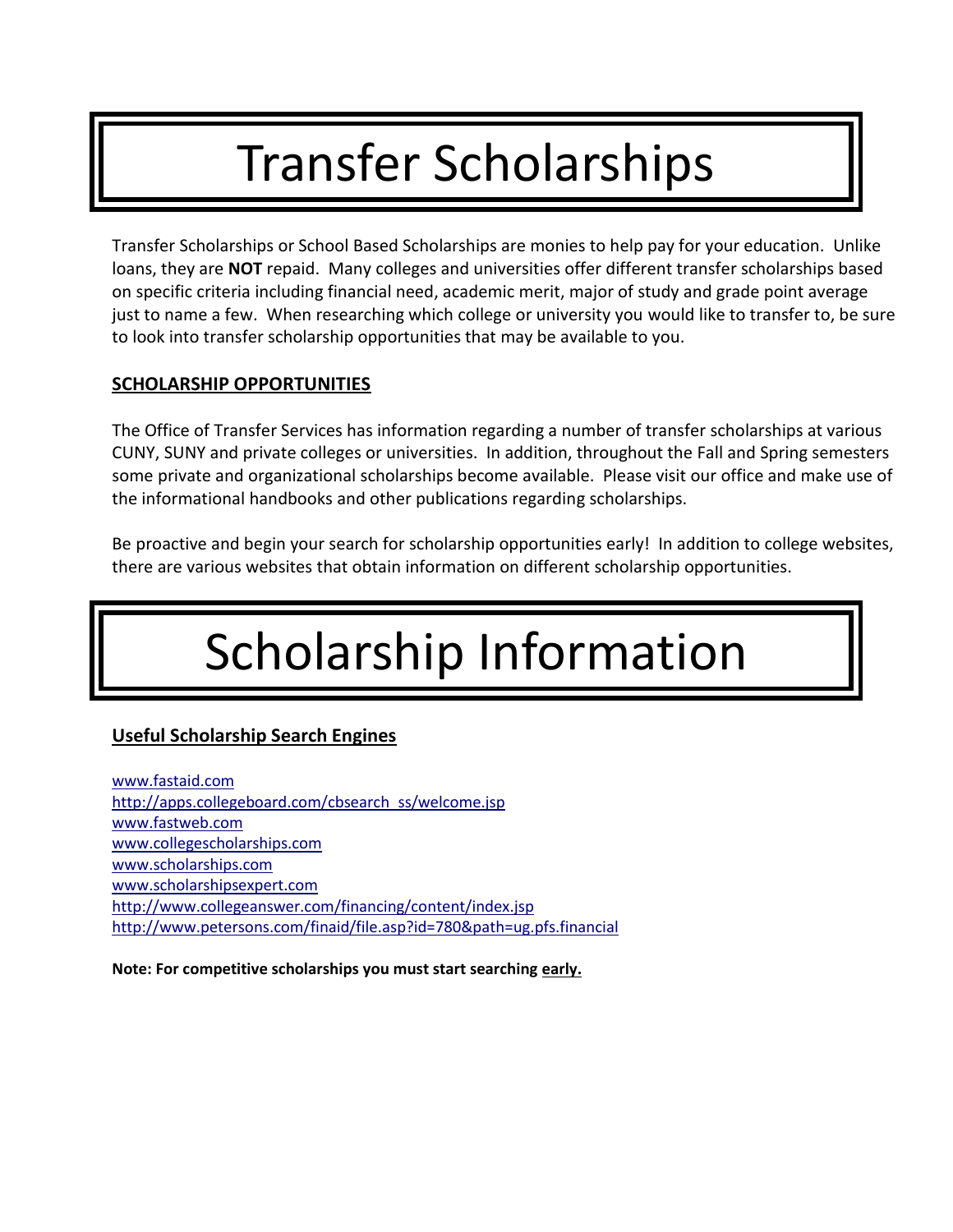### **Frequently Asked Questions**

#### **What is the difference between School Based scholarships and Private/Organization scholarships?**

School Based scholarships are offered by schools you are interested in transferring to. Private organization scholarships are offered by professional organizations, community, or special interest groups.

#### **How do I know what scholarships are available?**

Check the scholarship webpage throughout the Fall and Spring semesters. The website is updated frequently. Once we receive a new scholarship, it will be posted on the website. In addition, sign up for the scholarship list serv. As scholarships become available you will be sent an email.

#### **Will my financial aid be affected if I receive a scholarship?**

Receiving a scholarship may or may not affect your financial aid package. We recommend students meet with a financial aid counselor to see exactly how their aid may be impacted.

#### **If I need help with my scholarship application, will a counselor be available to assist me?**

Yes, a transfer advisor is available to assist you with your application. Schedule an appointment at least two weeks before the scholarship deadline to allow enough time for revisions if necessary.

#### **How will I know if a scholarship is legitimate or a scam?**

Unfortunately, each year thousands of students fall into the trap of applying for scholarships offered by fraudulent companies. Find out how to protect yourself from scholarship scams and learn how to tell whether something is legitimate or fraudulent. We found the following articles to be particularly useful.

http://www.collegeboard.com/parents/pay/scholarships-aid/21400.html <http://www.finaid.org/scholarships/scams.phtml>